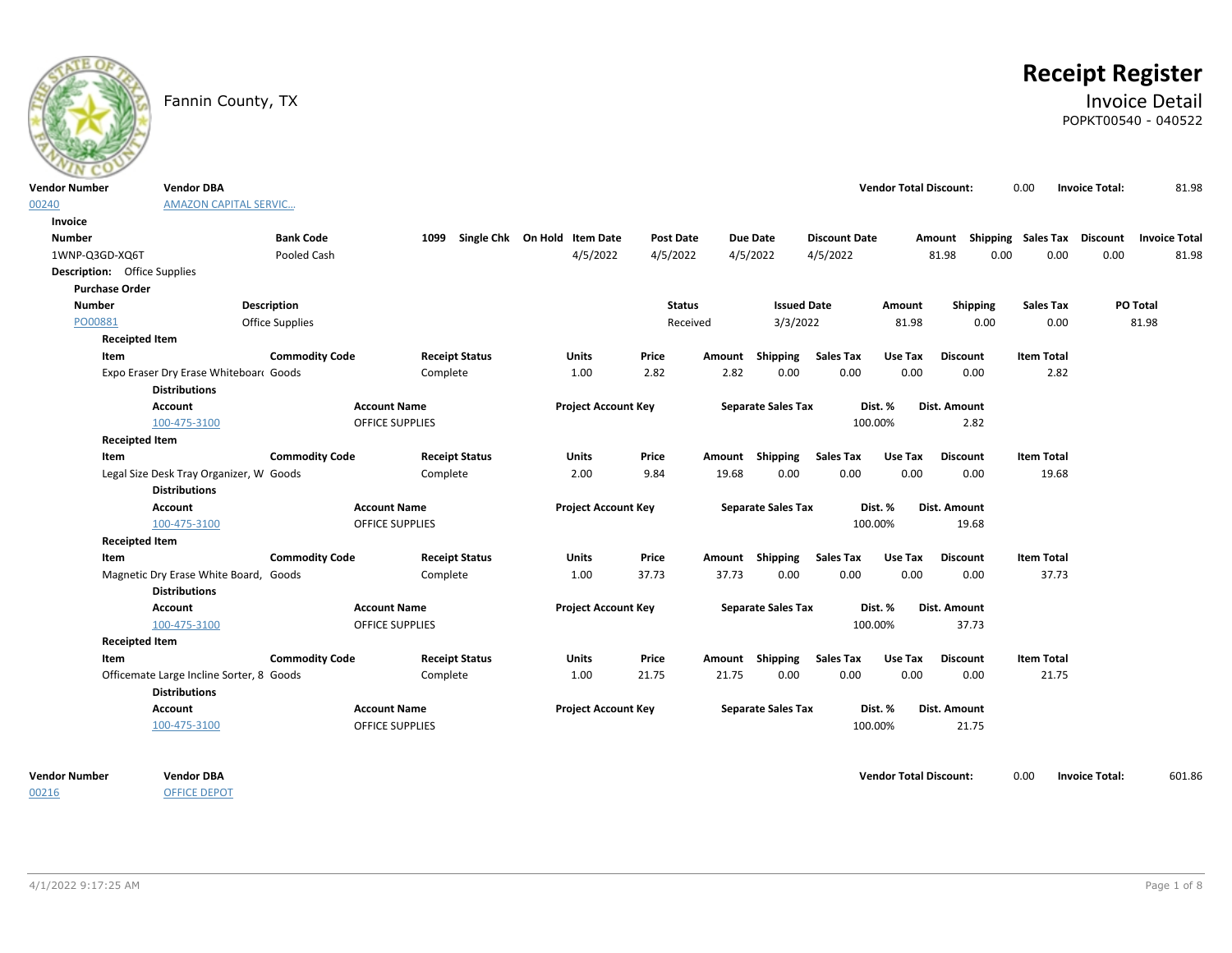| Invoice                             |                        |                        |                              |                            |                  |        |                           |                      |         |                           |                    |          |                      |
|-------------------------------------|------------------------|------------------------|------------------------------|----------------------------|------------------|--------|---------------------------|----------------------|---------|---------------------------|--------------------|----------|----------------------|
| <b>Number</b>                       | <b>Bank Code</b>       | 1099                   | Single Chk On Hold Item Date |                            | <b>Post Date</b> |        | <b>Due Date</b>           | <b>Discount Date</b> |         | Amount Shipping Sales Tax |                    | Discount | <b>Invoice Total</b> |
| 233653860002                        | Pooled Cash            |                        |                              | 4/5/2022                   | 4/5/2022         |        | 4/5/2022                  | 4/5/2022             |         | 0.00<br>96.81             | 0.00               | 0.00     | 96.81                |
| <b>Description:</b> Office Supplies |                        |                        |                              |                            |                  |        |                           |                      |         |                           |                    |          |                      |
| <b>Purchase Order</b>               |                        |                        |                              |                            |                  |        |                           |                      |         |                           |                    |          |                      |
| <b>Number</b>                       | <b>Description</b>     |                        |                              |                            | <b>Status</b>    |        | <b>Issued Date</b>        |                      | Amount  | <b>Shipping</b>           | <b>Sales Tax</b>   |          | <b>PO Total</b>      |
| PO00885                             | <b>Office Supplies</b> |                        |                              |                            | Received         |        | 3/4/2022                  |                      | 96.81   | 0.00                      | 0.00               |          | 96.81                |
| <b>Receipted Item</b>               |                        |                        |                              |                            |                  |        |                           |                      |         |                           |                    |          |                      |
| Item                                | <b>Commodity Code</b>  |                        | <b>Receipt Status</b>        | <b>Units</b>               | Price            | Amount | Shipping                  | Sales Tax            | Use Tax | <b>Discount</b>           | <b>Item Total</b>  |          |                      |
| 952 XL Ink                          | Goods                  |                        | Complete                     | 1.00                       | 96.81            | 96.81  | 0.00                      | 0.00                 | 0.00    | 0.00                      | 96.81              |          |                      |
| <b>Distributions</b>                |                        |                        |                              |                            |                  |        |                           |                      |         |                           |                    |          |                      |
| Account                             |                        | <b>Account Name</b>    |                              | <b>Project Account Key</b> |                  |        | <b>Separate Sales Tax</b> | Dist. %              |         | Dist. Amount              |                    |          |                      |
| 100-591-3100                        |                        | <b>OFFICE SUPPLIES</b> |                              |                            |                  |        |                           | 100.00%              |         | 96.81                     |                    |          |                      |
| Invoice                             |                        |                        |                              |                            |                  |        |                           |                      |         |                           |                    |          |                      |
| Number                              | <b>Bank Code</b>       | 1099                   | Single Chk On Hold Item Date |                            | <b>Post Date</b> |        | <b>Due Date</b>           | <b>Discount Date</b> | Amount  |                           | Shipping Sales Tax | Discount | <b>Invoice Total</b> |
| 233798324001                        | Pooled Cash            |                        |                              | 4/5/2022                   | 4/5/2022         |        | 4/5/2022                  | 4/5/2022             |         | 280.98<br>0.00            | 0.00               | 0.00     | 280.98               |
| <b>Description: OFFICE SUPPLIES</b> |                        |                        |                              |                            |                  |        |                           |                      |         |                           |                    |          |                      |
| <b>Purchase Order</b>               |                        |                        |                              |                            |                  |        |                           |                      |         |                           |                    |          |                      |
| <b>Number</b>                       | <b>Description</b>     |                        |                              |                            | <b>Status</b>    |        | <b>Issued Date</b>        |                      | Amount  | <b>Shipping</b>           | <b>Sales Tax</b>   |          | PO Total             |
| PO00901                             | OFFICE SUPPLIES        |                        |                              |                            | Received         |        | 3/18/2022                 |                      | 280.98  | 0.00                      | 0.00               |          | 280.98               |
| <b>Receipted Item</b>               |                        |                        |                              |                            |                  |        |                           |                      |         |                           |                    |          |                      |
| Item                                | <b>Commodity Code</b>  |                        | <b>Receipt Status</b>        | Units                      | Price            | Amount | Shipping                  | <b>Sales Tax</b>     | Use Tax | <b>Discount</b>           | <b>Item Total</b>  |          |                      |
| AA Batteries                        | Goods                  |                        | Complete                     | 1.00                       | 20.97            | 20.97  | 0.00                      | 0.00                 | 0.00    | 0.00                      | 20.97              |          |                      |
| <b>Distributions</b>                |                        |                        |                              |                            |                  |        |                           |                      |         |                           |                    |          |                      |
| <b>Account</b>                      |                        | <b>Account Name</b>    |                              | <b>Project Account Key</b> |                  |        | <b>Separate Sales Tax</b> | Dist. %              |         | Dist. Amount              |                    |          |                      |
| 100-590-3100                        |                        | <b>OFFICE SUPPLIES</b> |                              |                            |                  |        |                           | 100.00%              |         | 20.97                     |                    |          |                      |
| <b>Receipted Item</b>               |                        |                        |                              |                            |                  |        |                           |                      |         |                           |                    |          |                      |
| Item                                | <b>Commodity Code</b>  |                        | <b>Receipt Status</b>        | Units                      | Price            |        | Amount Shipping           | <b>Sales Tax</b>     | Use Tax | <b>Discount</b>           | <b>Item Total</b>  |          |                      |
| <b>Binder Clips</b>                 | Goods                  |                        | Complete                     | 1.00                       | 4.56             | 4.56   | 0.00                      | 0.00                 | 0.00    | 0.00                      | 4.56               |          |                      |
| <b>Distributions</b>                |                        |                        |                              |                            |                  |        |                           |                      |         |                           |                    |          |                      |
| Account                             |                        | <b>Account Name</b>    |                              | <b>Project Account Key</b> |                  |        | <b>Separate Sales Tax</b> | Dist. %              |         | Dist. Amount              |                    |          |                      |
| 100-590-3100                        |                        | OFFICE SUPPLIES        |                              |                            |                  |        |                           | 100.00%              |         | 4.56                      |                    |          |                      |
| <b>Receipted Item</b>               |                        |                        |                              |                            |                  |        |                           |                      |         |                           |                    |          |                      |
| Item                                | <b>Commodity Code</b>  |                        | <b>Receipt Status</b>        | Units                      | Price            | Amount | Shipping                  | <b>Sales Tax</b>     | Use Tax | <b>Discount</b>           | <b>Item Total</b>  |          |                      |
| <b>Sticky Notes</b>                 | Goods                  |                        | Complete                     | 1.00                       | 11.47            | 11.47  | 0.00                      | 0.00                 | 0.00    | 0.00                      | 11.47              |          |                      |
| <b>Distributions</b>                |                        |                        |                              |                            |                  |        |                           |                      |         |                           |                    |          |                      |
| <b>Account</b>                      |                        | <b>Account Name</b>    |                              | <b>Project Account Key</b> |                  |        | <b>Separate Sales Tax</b> | Dist. %              |         | Dist. Amount              |                    |          |                      |
| 100-590-3100                        |                        | <b>OFFICE SUPPLIES</b> |                              |                            |                  |        |                           | 100.00%              |         | 11.47                     |                    |          |                      |
| <b>Receipted Item</b>               |                        |                        |                              |                            |                  |        |                           |                      |         |                           |                    |          |                      |
| Item                                | <b>Commodity Code</b>  |                        | <b>Receipt Status</b>        | Units                      | Price            | Amount | Shipping                  | <b>Sales Tax</b>     | Use Tax | <b>Discount</b>           | <b>Item Total</b>  |          |                      |
| Toner - HP 58A                      | Goods                  |                        | Complete                     | 1.00                       | 110.89           | 110.89 | 0.00                      | 0.00                 | 0.00    | 0.00                      | 110.89             |          |                      |
| <b>Distributions</b>                |                        |                        |                              |                            |                  |        |                           |                      |         |                           |                    |          |                      |
| Account                             |                        | <b>Account Name</b>    |                              | <b>Project Account Key</b> |                  |        | <b>Separate Sales Tax</b> | Dist. %              |         | Dist. Amount              |                    |          |                      |
| 100-590-3100                        |                        | <b>OFFICE SUPPLIES</b> |                              |                            |                  |        |                           | 100.00%              |         | 110.89                    |                    |          |                      |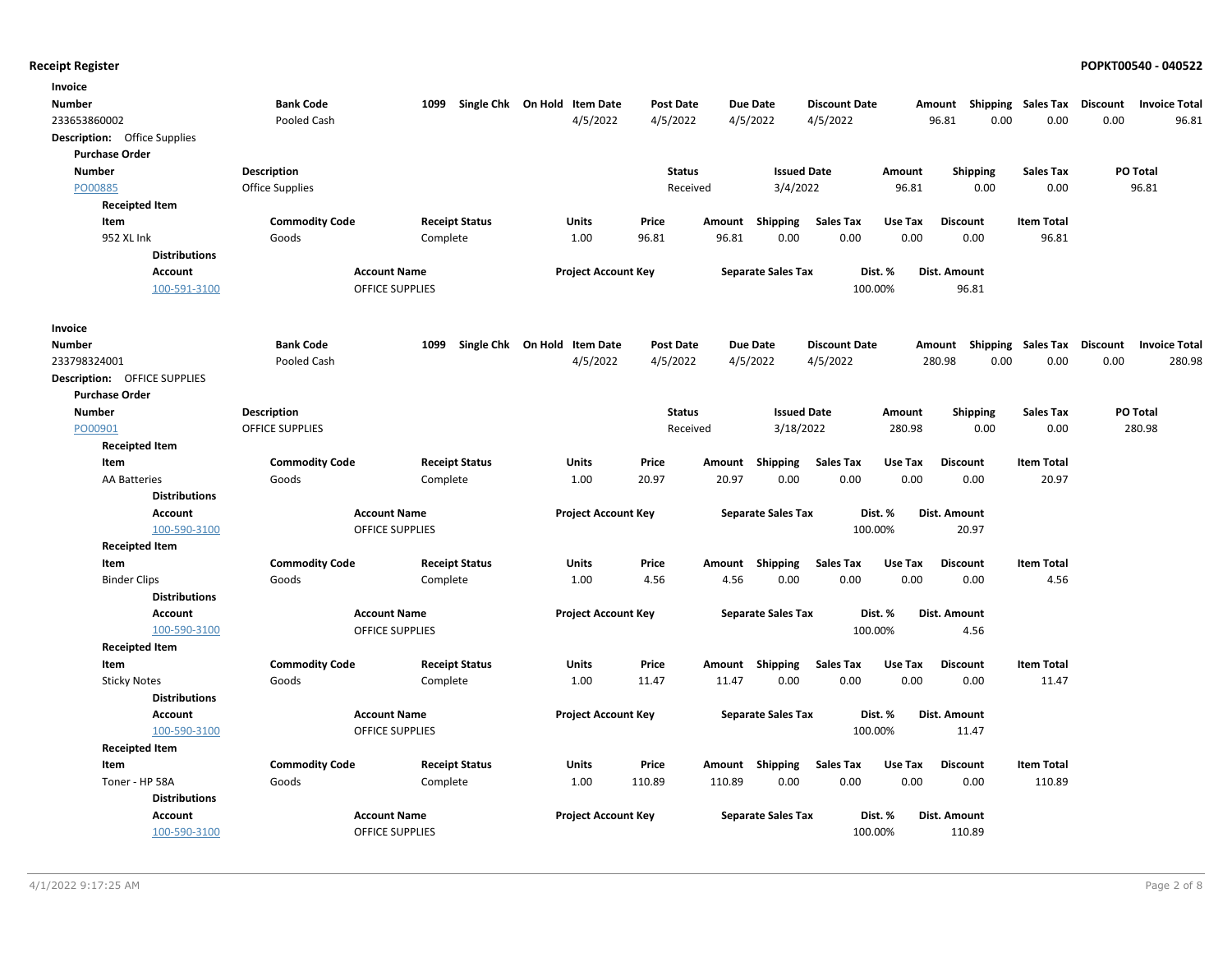| <b>Receipted Item</b>        |                        |                        |                              |                  |          |                           |                      |         |                                    |                   |                      |
|------------------------------|------------------------|------------------------|------------------------------|------------------|----------|---------------------------|----------------------|---------|------------------------------------|-------------------|----------------------|
| Item                         | <b>Commodity Code</b>  | <b>Receipt Status</b>  | Units                        | Price            |          | Amount Shipping           | <b>Sales Tax</b>     | Use Tax | <b>Discount</b>                    | <b>Item Total</b> |                      |
| Toner S2815                  | Goods                  | Complete               | 1.00                         | 133.09           | 133.09   | 0.00                      | 0.00                 | 0.00    | 0.00                               | 133.09            |                      |
| <b>Distributions</b>         |                        |                        |                              |                  |          |                           |                      |         |                                    |                   |                      |
| <b>Account</b>               |                        | <b>Account Name</b>    | <b>Project Account Key</b>   |                  |          | <b>Separate Sales Tax</b> |                      | Dist. % | Dist. Amount                       |                   |                      |
| 100-590-3100                 |                        | <b>OFFICE SUPPLIES</b> |                              |                  |          |                           |                      | 100.00% | 133.09                             |                   |                      |
| Invoice                      |                        |                        |                              |                  |          |                           |                      |         |                                    |                   |                      |
| <b>Number</b>                | <b>Bank Code</b>       | 1099                   | Single Chk On Hold Item Date | <b>Post Date</b> |          | <b>Due Date</b>           | <b>Discount Date</b> |         | Amount Shipping Sales Tax Discount |                   | <b>Invoice Total</b> |
| 233803087001                 | Pooled Cash            |                        | 4/5/2022                     | 4/5/2022         |          | 4/5/2022                  | 4/5/2022             |         | 214.38<br>0.00                     | 0.00              | 0.00<br>214.38       |
| Description: PCT 3 Toner 58A |                        |                        |                              |                  |          |                           |                      |         |                                    |                   |                      |
| <b>Purchase Order</b>        |                        |                        |                              |                  |          |                           |                      |         |                                    |                   |                      |
| <b>Number</b>                | Description            |                        |                              | <b>Status</b>    |          | <b>Issued Date</b>        |                      | Amount  | <b>Shipping</b>                    | <b>Sales Tax</b>  | PO Total             |
| PO00902                      | PCT 3 Toner 58A        |                        |                              |                  | Received | 3/18/2022                 |                      | 110.89  | 0.00                               | 0.00              | 110.89               |
| <b>Receipted Item</b>        |                        |                        |                              |                  |          |                           |                      |         |                                    |                   |                      |
| Item                         | <b>Commodity Code</b>  | <b>Receipt Status</b>  | <b>Units</b>                 | Price            | Amount   | Shipping                  | <b>Sales Tax</b>     | Use Tax | <b>Discount</b>                    | <b>Item Total</b> |                      |
| 58A Toner                    | Goods                  | Complete               | 1.00                         | 110.89           | 110.89   | 0.00                      | 0.00                 | 0.00    | 0.00                               | 110.89            |                      |
| <b>Distributions</b>         |                        |                        |                              |                  |          |                           |                      |         |                                    |                   |                      |
| Account                      |                        | <b>Account Name</b>    | <b>Project Account Key</b>   |                  |          | <b>Separate Sales Tax</b> |                      | Dist. % | Dist. Amount                       |                   |                      |
| 230-623-3100                 |                        | <b>OFFICE SUPPLIES</b> |                              |                  |          |                           |                      | 100.00% | 110.89                             |                   |                      |
| <b>Purchase Order</b>        |                        |                        |                              |                  |          |                           |                      |         |                                    |                   |                      |
| <b>Number</b>                | <b>Description</b>     |                        |                              | <b>Status</b>    |          | <b>Issued Date</b>        |                      | Amount  | <b>Shipping</b>                    | <b>Sales Tax</b>  | PO Total             |
| PO00903                      | <b>OFFICE SUPPLIES</b> |                        |                              |                  | Received | 3/18/2022                 |                      | 103.49  | 0.00                               | 0.00              | 103.49               |
| <b>Receipted Item</b>        |                        |                        |                              |                  |          |                           |                      |         |                                    |                   |                      |
| Item                         | <b>Commodity Code</b>  | <b>Receipt Status</b>  | Units                        | Price            | Amount   | Shipping                  | <b>Sales Tax</b>     | Use Tax | <b>Discount</b>                    | <b>Item Total</b> |                      |
| tONER                        | Goods                  | Complete               | 1.00                         | 83.01            | 83.01    | 0.00                      | 0.00                 | 0.00    | 0.00                               | 83.01             |                      |
| <b>Distributions</b>         |                        |                        |                              |                  |          |                           |                      |         |                                    |                   |                      |
| <b>Account</b>               |                        | <b>Account Name</b>    | <b>Project Account Key</b>   |                  |          | <b>Separate Sales Tax</b> |                      | Dist. % | Dist. Amount                       |                   |                      |
| 100-456-3100                 |                        | <b>OFFICE SUPPLIES</b> |                              |                  |          |                           |                      | 100.00% | 83.01                              |                   |                      |
| <b>Receipted Item</b>        |                        |                        |                              |                  |          |                           |                      |         |                                    |                   |                      |
| Item                         | <b>Commodity Code</b>  | <b>Receipt Status</b>  | Units                        | Price            |          | Amount Shipping           | <b>Sales Tax</b>     | Use Tax | <b>Discount</b>                    | <b>Item Total</b> |                      |
| <b>TRASH BAGS</b>            | Goods                  | Complete               | 1.00                         | 11.50            | 11.50    | 0.00                      | 0.00                 | 0.00    | 0.00                               | 11.50             |                      |
| <b>Distributions</b>         |                        |                        |                              |                  |          |                           |                      |         |                                    |                   |                      |
| Account                      |                        | <b>Account Name</b>    | <b>Project Account Key</b>   |                  |          | <b>Separate Sales Tax</b> |                      | Dist. % | Dist. Amount                       |                   |                      |
| 100-456-3100                 |                        | <b>OFFICE SUPPLIES</b> |                              |                  |          |                           |                      | 100.00% | 11.50                              |                   |                      |
| <b>Receipted Item</b>        |                        |                        |                              |                  |          |                           |                      |         |                                    |                   |                      |
| Item                         | <b>Commodity Code</b>  | <b>Receipt Status</b>  | <b>Units</b>                 | Price            |          | Amount Shipping           | <b>Sales Tax</b>     | Use Tax | <b>Discount</b>                    | <b>Item Total</b> |                      |
| <b>WITE OUT</b>              | Goods                  | Complete               | 1.00                         | 8.98             | 8.98     | 0.00                      | 0.00                 | 0.00    | 0.00                               | 8.98              |                      |
| <b>Distributions</b>         |                        |                        |                              |                  |          |                           |                      |         |                                    |                   |                      |
| <b>Account</b>               |                        | <b>Account Name</b>    | <b>Project Account Key</b>   |                  |          | <b>Separate Sales Tax</b> |                      | Dist. % | Dist. Amount                       |                   |                      |
| 100-456-3100                 |                        | <b>OFFICE SUPPLIES</b> |                              |                  |          |                           |                      | 100.00% | 8.98                               |                   |                      |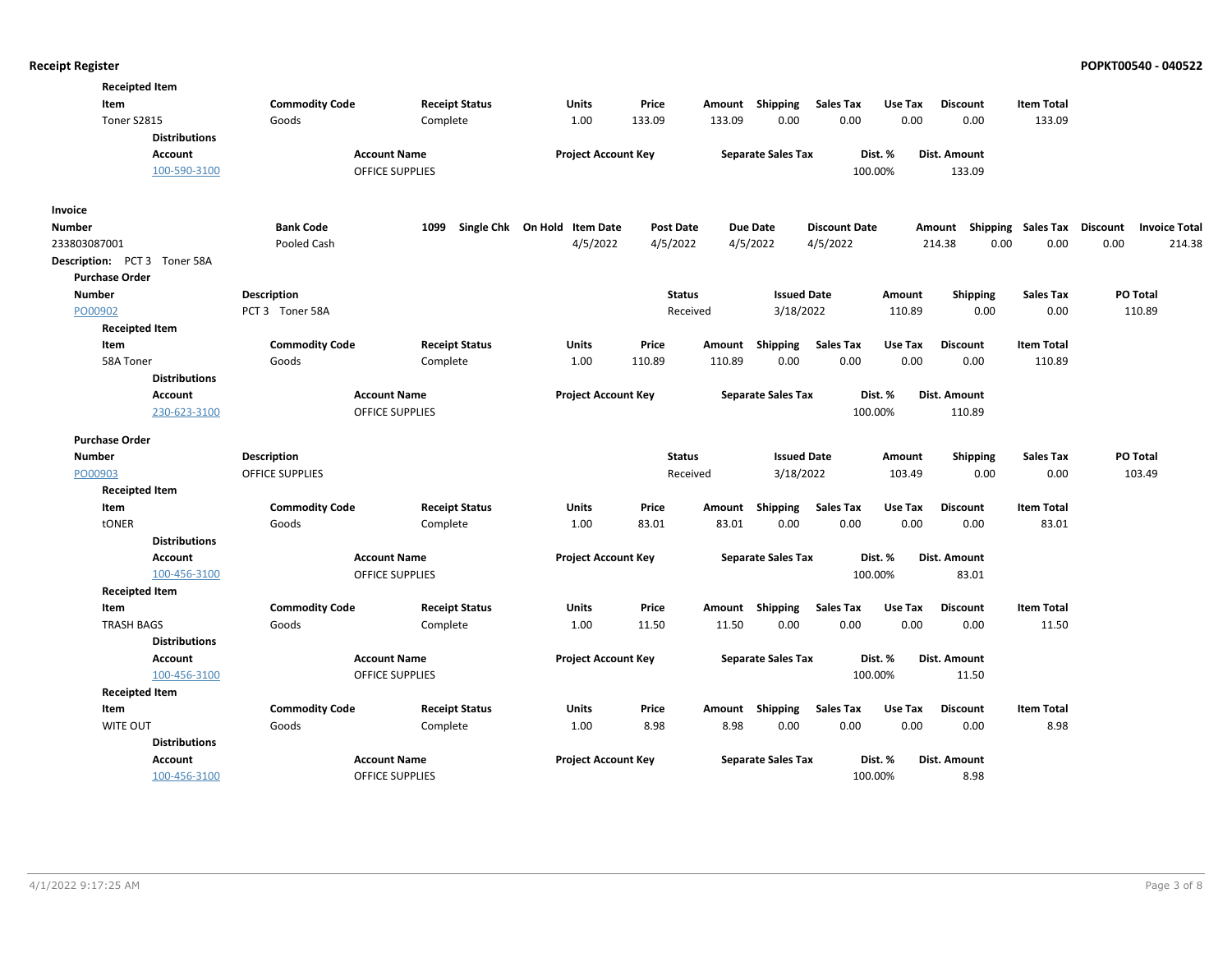| <b>Bank Code</b><br>Single Chk On Hold Item Date<br><b>Due Date</b><br><b>Discount Date</b><br><b>Number</b><br>1099<br><b>Post Date</b><br><b>Shipping Sales Tax</b><br>Discount<br><b>Invoice Total</b><br>Amount<br>235342118001<br>4/5/2022<br>4/5/2022<br>4/5/2022<br>4/5/2022<br>9.69<br>0.00<br>0.00<br>0.00<br>9.69<br>Pooled Cash<br><b>Description:</b> office supplies<br><b>Purchase Order</b><br>PO Total<br><b>Number</b><br><b>Description</b><br><b>Status</b><br><b>Issued Date</b><br>Amount<br><b>Shipping</b><br><b>Sales Tax</b><br>3/17/2022<br>9.69<br>0.00<br>9.69<br>PO00898<br>office supplies<br>Received<br>0.00<br><b>Receipted Item</b><br><b>Commodity Code</b><br><b>Receipt Status</b><br>Units<br>Price<br><b>Item Total</b><br>Item<br><b>Shipping</b><br><b>Sales Tax</b><br>Use Tax<br><b>Discount</b><br>Amount<br>0.00<br>#269244 Small Paper clips<br>1.00<br>9.69<br>9.69<br>0.00<br>0.00<br>0.00<br>9.69<br>Goods<br>Complete<br><b>Distributions</b><br><b>Account Name</b><br><b>Project Account Key</b><br><b>Separate Sales Tax</b><br>Dist. %<br>Dist. Amount<br><b>Account</b><br>100-450-3100<br><b>OFFICE SUPPLIES</b><br>100.00%<br>9.69<br><b>Vendor Total Discount:</b><br>0.00<br>16,996.50<br><b>Vendor DBA</b><br><b>Invoice Total:</b><br><b>PAST &amp; PRESENT FURNIT</b><br>Invoice<br><b>Number</b><br><b>Bank Code</b><br>Single Chk On Hold Item Date<br>Post Date<br><b>Due Date</b><br><b>Discount Date</b><br>Amount Shipping Sales Tax<br>Discount<br><b>Invoice Total</b><br>1099<br>4/5/2022<br>4/5/2022<br>4/5/2022<br>4/5/2022<br>8,674.50<br>0.00<br>0.00<br>INV0004824<br>Pooled Cash<br>0.00<br>8,674.50<br>INSTALLATION OF 2ND AND 3RD FLOOR FURNITURE<br>Description:<br><b>Purchase Order</b><br><b>PO Total</b><br><b>Number</b><br><b>Description</b><br><b>Status</b><br><b>Issued Date</b><br>Amount<br><b>Shipping</b><br><b>Sales Tax</b><br>PO00918<br>INSTALLATION OF 2ND AND 3RD FLOOR FURNITURE<br>3/29/2022<br>8,674.50<br>0.00<br>0.00<br>8,674.50<br>Received<br><b>Receipted Item</b><br>Item<br><b>Commodity Code</b><br><b>Receipt Status</b><br>Units<br>Price<br>Amount Shipping<br>Sales Tax<br>Use Tax<br><b>Discount</b><br><b>Item Total</b><br>0.00<br>0.00<br>INSTALLATION OF 2ND AND 3RD I Goods<br>1.00<br>8,674.50<br>8,674.50<br>0.00<br>0.00<br>8,674.50<br>Complete<br><b>Distributions</b><br>Account<br><b>Account Name</b><br><b>Project Account Key</b><br><b>Separate Sales Tax</b><br>Dist. %<br>Dist. Amount<br>FF&E<br>690-669-5735<br>100.00%<br>8,674.50<br>Invoice<br><b>Bank Code</b><br>1099<br>Single Chk On Hold Item Date<br><b>Post Date</b><br><b>Due Date</b><br><b>Discount Date</b><br>Amount Shipping Sales Tax<br><b>Discount</b><br><b>Invoice Total</b><br><b>Number</b><br>4/5/2022<br>4/5/2022<br>4/5/2022<br>8,322.00<br>INV0004825<br>Pooled Cash<br>4/5/2022<br>0.00<br>0.00<br>0.00<br>8,322.00<br><b>Description: OFFICE CHAIRS</b><br><b>Purchase Order</b><br><b>Number</b><br>PO Total<br><b>Description</b><br><b>Status</b><br><b>Issued Date</b><br><b>Shipping</b><br><b>Sales Tax</b><br>Amount<br>PO00919<br>OFFICE CHAIRS<br>Received<br>3/29/2022<br>8,322.00<br>0.00<br>0.00<br>8,322.00<br><b>Receipted Item</b><br><b>Receipt Status</b><br><b>Units</b><br>Price<br>Shipping<br><b>Sales Tax</b><br>Use Tax<br><b>Discount</b><br><b>Item Total</b><br>Item<br><b>Commodity Code</b><br>Amount<br>0.00<br>0.00<br>0.00<br>8,322.00<br>16 OFFICE/DESK CHAIRS FOR FCCI Goods<br>Complete<br>1.00<br>8,322.00<br>8,322.00<br>0.00<br><b>Distributions</b><br><b>Account Name</b><br><b>Project Account Key</b><br><b>Separate Sales Tax</b><br>Dist. %<br>Dist. Amount<br><b>Account</b><br>690-669-5735<br>100.00% | Invoice              |  |      |  |  |  |  |          |  |  |
|---------------------------------------------------------------------------------------------------------------------------------------------------------------------------------------------------------------------------------------------------------------------------------------------------------------------------------------------------------------------------------------------------------------------------------------------------------------------------------------------------------------------------------------------------------------------------------------------------------------------------------------------------------------------------------------------------------------------------------------------------------------------------------------------------------------------------------------------------------------------------------------------------------------------------------------------------------------------------------------------------------------------------------------------------------------------------------------------------------------------------------------------------------------------------------------------------------------------------------------------------------------------------------------------------------------------------------------------------------------------------------------------------------------------------------------------------------------------------------------------------------------------------------------------------------------------------------------------------------------------------------------------------------------------------------------------------------------------------------------------------------------------------------------------------------------------------------------------------------------------------------------------------------------------------------------------------------------------------------------------------------------------------------------------------------------------------------------------------------------------------------------------------------------------------------------------------------------------------------------------------------------------------------------------------------------------------------------------------------------------------------------------------------------------------------------------------------------------------------------------------------------------------------------------------------------------------------------------------------------------------------------------------------------------------------------------------------------------------------------------------------------------------------------------------------------------------------------------------------------------------------------------------------------------------------------------------------------------------------------------------------------------------------------------------------------------------------------------------------------------------------------------------------------------------------------------------------------------------------------------------------------------------------------------------------------------------------------------------------------------------------------------------------------------------------------------------------------------------------------------------------------------------------------------------------------------------------------------------------------------------------------------------------------------------------------------------------------------------------------------------------------------------|----------------------|--|------|--|--|--|--|----------|--|--|
|                                                                                                                                                                                                                                                                                                                                                                                                                                                                                                                                                                                                                                                                                                                                                                                                                                                                                                                                                                                                                                                                                                                                                                                                                                                                                                                                                                                                                                                                                                                                                                                                                                                                                                                                                                                                                                                                                                                                                                                                                                                                                                                                                                                                                                                                                                                                                                                                                                                                                                                                                                                                                                                                                                                                                                                                                                                                                                                                                                                                                                                                                                                                                                                                                                                                                                                                                                                                                                                                                                                                                                                                                                                                                                                                                                           |                      |  |      |  |  |  |  |          |  |  |
|                                                                                                                                                                                                                                                                                                                                                                                                                                                                                                                                                                                                                                                                                                                                                                                                                                                                                                                                                                                                                                                                                                                                                                                                                                                                                                                                                                                                                                                                                                                                                                                                                                                                                                                                                                                                                                                                                                                                                                                                                                                                                                                                                                                                                                                                                                                                                                                                                                                                                                                                                                                                                                                                                                                                                                                                                                                                                                                                                                                                                                                                                                                                                                                                                                                                                                                                                                                                                                                                                                                                                                                                                                                                                                                                                                           |                      |  |      |  |  |  |  |          |  |  |
|                                                                                                                                                                                                                                                                                                                                                                                                                                                                                                                                                                                                                                                                                                                                                                                                                                                                                                                                                                                                                                                                                                                                                                                                                                                                                                                                                                                                                                                                                                                                                                                                                                                                                                                                                                                                                                                                                                                                                                                                                                                                                                                                                                                                                                                                                                                                                                                                                                                                                                                                                                                                                                                                                                                                                                                                                                                                                                                                                                                                                                                                                                                                                                                                                                                                                                                                                                                                                                                                                                                                                                                                                                                                                                                                                                           |                      |  |      |  |  |  |  |          |  |  |
|                                                                                                                                                                                                                                                                                                                                                                                                                                                                                                                                                                                                                                                                                                                                                                                                                                                                                                                                                                                                                                                                                                                                                                                                                                                                                                                                                                                                                                                                                                                                                                                                                                                                                                                                                                                                                                                                                                                                                                                                                                                                                                                                                                                                                                                                                                                                                                                                                                                                                                                                                                                                                                                                                                                                                                                                                                                                                                                                                                                                                                                                                                                                                                                                                                                                                                                                                                                                                                                                                                                                                                                                                                                                                                                                                                           |                      |  |      |  |  |  |  |          |  |  |
|                                                                                                                                                                                                                                                                                                                                                                                                                                                                                                                                                                                                                                                                                                                                                                                                                                                                                                                                                                                                                                                                                                                                                                                                                                                                                                                                                                                                                                                                                                                                                                                                                                                                                                                                                                                                                                                                                                                                                                                                                                                                                                                                                                                                                                                                                                                                                                                                                                                                                                                                                                                                                                                                                                                                                                                                                                                                                                                                                                                                                                                                                                                                                                                                                                                                                                                                                                                                                                                                                                                                                                                                                                                                                                                                                                           |                      |  |      |  |  |  |  |          |  |  |
|                                                                                                                                                                                                                                                                                                                                                                                                                                                                                                                                                                                                                                                                                                                                                                                                                                                                                                                                                                                                                                                                                                                                                                                                                                                                                                                                                                                                                                                                                                                                                                                                                                                                                                                                                                                                                                                                                                                                                                                                                                                                                                                                                                                                                                                                                                                                                                                                                                                                                                                                                                                                                                                                                                                                                                                                                                                                                                                                                                                                                                                                                                                                                                                                                                                                                                                                                                                                                                                                                                                                                                                                                                                                                                                                                                           |                      |  |      |  |  |  |  |          |  |  |
|                                                                                                                                                                                                                                                                                                                                                                                                                                                                                                                                                                                                                                                                                                                                                                                                                                                                                                                                                                                                                                                                                                                                                                                                                                                                                                                                                                                                                                                                                                                                                                                                                                                                                                                                                                                                                                                                                                                                                                                                                                                                                                                                                                                                                                                                                                                                                                                                                                                                                                                                                                                                                                                                                                                                                                                                                                                                                                                                                                                                                                                                                                                                                                                                                                                                                                                                                                                                                                                                                                                                                                                                                                                                                                                                                                           |                      |  |      |  |  |  |  |          |  |  |
|                                                                                                                                                                                                                                                                                                                                                                                                                                                                                                                                                                                                                                                                                                                                                                                                                                                                                                                                                                                                                                                                                                                                                                                                                                                                                                                                                                                                                                                                                                                                                                                                                                                                                                                                                                                                                                                                                                                                                                                                                                                                                                                                                                                                                                                                                                                                                                                                                                                                                                                                                                                                                                                                                                                                                                                                                                                                                                                                                                                                                                                                                                                                                                                                                                                                                                                                                                                                                                                                                                                                                                                                                                                                                                                                                                           |                      |  |      |  |  |  |  |          |  |  |
|                                                                                                                                                                                                                                                                                                                                                                                                                                                                                                                                                                                                                                                                                                                                                                                                                                                                                                                                                                                                                                                                                                                                                                                                                                                                                                                                                                                                                                                                                                                                                                                                                                                                                                                                                                                                                                                                                                                                                                                                                                                                                                                                                                                                                                                                                                                                                                                                                                                                                                                                                                                                                                                                                                                                                                                                                                                                                                                                                                                                                                                                                                                                                                                                                                                                                                                                                                                                                                                                                                                                                                                                                                                                                                                                                                           |                      |  |      |  |  |  |  |          |  |  |
|                                                                                                                                                                                                                                                                                                                                                                                                                                                                                                                                                                                                                                                                                                                                                                                                                                                                                                                                                                                                                                                                                                                                                                                                                                                                                                                                                                                                                                                                                                                                                                                                                                                                                                                                                                                                                                                                                                                                                                                                                                                                                                                                                                                                                                                                                                                                                                                                                                                                                                                                                                                                                                                                                                                                                                                                                                                                                                                                                                                                                                                                                                                                                                                                                                                                                                                                                                                                                                                                                                                                                                                                                                                                                                                                                                           |                      |  |      |  |  |  |  |          |  |  |
|                                                                                                                                                                                                                                                                                                                                                                                                                                                                                                                                                                                                                                                                                                                                                                                                                                                                                                                                                                                                                                                                                                                                                                                                                                                                                                                                                                                                                                                                                                                                                                                                                                                                                                                                                                                                                                                                                                                                                                                                                                                                                                                                                                                                                                                                                                                                                                                                                                                                                                                                                                                                                                                                                                                                                                                                                                                                                                                                                                                                                                                                                                                                                                                                                                                                                                                                                                                                                                                                                                                                                                                                                                                                                                                                                                           |                      |  |      |  |  |  |  |          |  |  |
|                                                                                                                                                                                                                                                                                                                                                                                                                                                                                                                                                                                                                                                                                                                                                                                                                                                                                                                                                                                                                                                                                                                                                                                                                                                                                                                                                                                                                                                                                                                                                                                                                                                                                                                                                                                                                                                                                                                                                                                                                                                                                                                                                                                                                                                                                                                                                                                                                                                                                                                                                                                                                                                                                                                                                                                                                                                                                                                                                                                                                                                                                                                                                                                                                                                                                                                                                                                                                                                                                                                                                                                                                                                                                                                                                                           | <b>Vendor Number</b> |  |      |  |  |  |  |          |  |  |
|                                                                                                                                                                                                                                                                                                                                                                                                                                                                                                                                                                                                                                                                                                                                                                                                                                                                                                                                                                                                                                                                                                                                                                                                                                                                                                                                                                                                                                                                                                                                                                                                                                                                                                                                                                                                                                                                                                                                                                                                                                                                                                                                                                                                                                                                                                                                                                                                                                                                                                                                                                                                                                                                                                                                                                                                                                                                                                                                                                                                                                                                                                                                                                                                                                                                                                                                                                                                                                                                                                                                                                                                                                                                                                                                                                           | <b>VEN02546</b>      |  |      |  |  |  |  |          |  |  |
|                                                                                                                                                                                                                                                                                                                                                                                                                                                                                                                                                                                                                                                                                                                                                                                                                                                                                                                                                                                                                                                                                                                                                                                                                                                                                                                                                                                                                                                                                                                                                                                                                                                                                                                                                                                                                                                                                                                                                                                                                                                                                                                                                                                                                                                                                                                                                                                                                                                                                                                                                                                                                                                                                                                                                                                                                                                                                                                                                                                                                                                                                                                                                                                                                                                                                                                                                                                                                                                                                                                                                                                                                                                                                                                                                                           |                      |  |      |  |  |  |  |          |  |  |
|                                                                                                                                                                                                                                                                                                                                                                                                                                                                                                                                                                                                                                                                                                                                                                                                                                                                                                                                                                                                                                                                                                                                                                                                                                                                                                                                                                                                                                                                                                                                                                                                                                                                                                                                                                                                                                                                                                                                                                                                                                                                                                                                                                                                                                                                                                                                                                                                                                                                                                                                                                                                                                                                                                                                                                                                                                                                                                                                                                                                                                                                                                                                                                                                                                                                                                                                                                                                                                                                                                                                                                                                                                                                                                                                                                           |                      |  |      |  |  |  |  |          |  |  |
|                                                                                                                                                                                                                                                                                                                                                                                                                                                                                                                                                                                                                                                                                                                                                                                                                                                                                                                                                                                                                                                                                                                                                                                                                                                                                                                                                                                                                                                                                                                                                                                                                                                                                                                                                                                                                                                                                                                                                                                                                                                                                                                                                                                                                                                                                                                                                                                                                                                                                                                                                                                                                                                                                                                                                                                                                                                                                                                                                                                                                                                                                                                                                                                                                                                                                                                                                                                                                                                                                                                                                                                                                                                                                                                                                                           |                      |  |      |  |  |  |  |          |  |  |
|                                                                                                                                                                                                                                                                                                                                                                                                                                                                                                                                                                                                                                                                                                                                                                                                                                                                                                                                                                                                                                                                                                                                                                                                                                                                                                                                                                                                                                                                                                                                                                                                                                                                                                                                                                                                                                                                                                                                                                                                                                                                                                                                                                                                                                                                                                                                                                                                                                                                                                                                                                                                                                                                                                                                                                                                                                                                                                                                                                                                                                                                                                                                                                                                                                                                                                                                                                                                                                                                                                                                                                                                                                                                                                                                                                           |                      |  |      |  |  |  |  |          |  |  |
|                                                                                                                                                                                                                                                                                                                                                                                                                                                                                                                                                                                                                                                                                                                                                                                                                                                                                                                                                                                                                                                                                                                                                                                                                                                                                                                                                                                                                                                                                                                                                                                                                                                                                                                                                                                                                                                                                                                                                                                                                                                                                                                                                                                                                                                                                                                                                                                                                                                                                                                                                                                                                                                                                                                                                                                                                                                                                                                                                                                                                                                                                                                                                                                                                                                                                                                                                                                                                                                                                                                                                                                                                                                                                                                                                                           |                      |  |      |  |  |  |  |          |  |  |
|                                                                                                                                                                                                                                                                                                                                                                                                                                                                                                                                                                                                                                                                                                                                                                                                                                                                                                                                                                                                                                                                                                                                                                                                                                                                                                                                                                                                                                                                                                                                                                                                                                                                                                                                                                                                                                                                                                                                                                                                                                                                                                                                                                                                                                                                                                                                                                                                                                                                                                                                                                                                                                                                                                                                                                                                                                                                                                                                                                                                                                                                                                                                                                                                                                                                                                                                                                                                                                                                                                                                                                                                                                                                                                                                                                           |                      |  |      |  |  |  |  |          |  |  |
|                                                                                                                                                                                                                                                                                                                                                                                                                                                                                                                                                                                                                                                                                                                                                                                                                                                                                                                                                                                                                                                                                                                                                                                                                                                                                                                                                                                                                                                                                                                                                                                                                                                                                                                                                                                                                                                                                                                                                                                                                                                                                                                                                                                                                                                                                                                                                                                                                                                                                                                                                                                                                                                                                                                                                                                                                                                                                                                                                                                                                                                                                                                                                                                                                                                                                                                                                                                                                                                                                                                                                                                                                                                                                                                                                                           |                      |  |      |  |  |  |  |          |  |  |
|                                                                                                                                                                                                                                                                                                                                                                                                                                                                                                                                                                                                                                                                                                                                                                                                                                                                                                                                                                                                                                                                                                                                                                                                                                                                                                                                                                                                                                                                                                                                                                                                                                                                                                                                                                                                                                                                                                                                                                                                                                                                                                                                                                                                                                                                                                                                                                                                                                                                                                                                                                                                                                                                                                                                                                                                                                                                                                                                                                                                                                                                                                                                                                                                                                                                                                                                                                                                                                                                                                                                                                                                                                                                                                                                                                           |                      |  |      |  |  |  |  |          |  |  |
|                                                                                                                                                                                                                                                                                                                                                                                                                                                                                                                                                                                                                                                                                                                                                                                                                                                                                                                                                                                                                                                                                                                                                                                                                                                                                                                                                                                                                                                                                                                                                                                                                                                                                                                                                                                                                                                                                                                                                                                                                                                                                                                                                                                                                                                                                                                                                                                                                                                                                                                                                                                                                                                                                                                                                                                                                                                                                                                                                                                                                                                                                                                                                                                                                                                                                                                                                                                                                                                                                                                                                                                                                                                                                                                                                                           |                      |  |      |  |  |  |  |          |  |  |
|                                                                                                                                                                                                                                                                                                                                                                                                                                                                                                                                                                                                                                                                                                                                                                                                                                                                                                                                                                                                                                                                                                                                                                                                                                                                                                                                                                                                                                                                                                                                                                                                                                                                                                                                                                                                                                                                                                                                                                                                                                                                                                                                                                                                                                                                                                                                                                                                                                                                                                                                                                                                                                                                                                                                                                                                                                                                                                                                                                                                                                                                                                                                                                                                                                                                                                                                                                                                                                                                                                                                                                                                                                                                                                                                                                           |                      |  |      |  |  |  |  |          |  |  |
|                                                                                                                                                                                                                                                                                                                                                                                                                                                                                                                                                                                                                                                                                                                                                                                                                                                                                                                                                                                                                                                                                                                                                                                                                                                                                                                                                                                                                                                                                                                                                                                                                                                                                                                                                                                                                                                                                                                                                                                                                                                                                                                                                                                                                                                                                                                                                                                                                                                                                                                                                                                                                                                                                                                                                                                                                                                                                                                                                                                                                                                                                                                                                                                                                                                                                                                                                                                                                                                                                                                                                                                                                                                                                                                                                                           |                      |  |      |  |  |  |  |          |  |  |
|                                                                                                                                                                                                                                                                                                                                                                                                                                                                                                                                                                                                                                                                                                                                                                                                                                                                                                                                                                                                                                                                                                                                                                                                                                                                                                                                                                                                                                                                                                                                                                                                                                                                                                                                                                                                                                                                                                                                                                                                                                                                                                                                                                                                                                                                                                                                                                                                                                                                                                                                                                                                                                                                                                                                                                                                                                                                                                                                                                                                                                                                                                                                                                                                                                                                                                                                                                                                                                                                                                                                                                                                                                                                                                                                                                           |                      |  |      |  |  |  |  |          |  |  |
|                                                                                                                                                                                                                                                                                                                                                                                                                                                                                                                                                                                                                                                                                                                                                                                                                                                                                                                                                                                                                                                                                                                                                                                                                                                                                                                                                                                                                                                                                                                                                                                                                                                                                                                                                                                                                                                                                                                                                                                                                                                                                                                                                                                                                                                                                                                                                                                                                                                                                                                                                                                                                                                                                                                                                                                                                                                                                                                                                                                                                                                                                                                                                                                                                                                                                                                                                                                                                                                                                                                                                                                                                                                                                                                                                                           |                      |  |      |  |  |  |  |          |  |  |
|                                                                                                                                                                                                                                                                                                                                                                                                                                                                                                                                                                                                                                                                                                                                                                                                                                                                                                                                                                                                                                                                                                                                                                                                                                                                                                                                                                                                                                                                                                                                                                                                                                                                                                                                                                                                                                                                                                                                                                                                                                                                                                                                                                                                                                                                                                                                                                                                                                                                                                                                                                                                                                                                                                                                                                                                                                                                                                                                                                                                                                                                                                                                                                                                                                                                                                                                                                                                                                                                                                                                                                                                                                                                                                                                                                           |                      |  |      |  |  |  |  |          |  |  |
|                                                                                                                                                                                                                                                                                                                                                                                                                                                                                                                                                                                                                                                                                                                                                                                                                                                                                                                                                                                                                                                                                                                                                                                                                                                                                                                                                                                                                                                                                                                                                                                                                                                                                                                                                                                                                                                                                                                                                                                                                                                                                                                                                                                                                                                                                                                                                                                                                                                                                                                                                                                                                                                                                                                                                                                                                                                                                                                                                                                                                                                                                                                                                                                                                                                                                                                                                                                                                                                                                                                                                                                                                                                                                                                                                                           |                      |  |      |  |  |  |  |          |  |  |
|                                                                                                                                                                                                                                                                                                                                                                                                                                                                                                                                                                                                                                                                                                                                                                                                                                                                                                                                                                                                                                                                                                                                                                                                                                                                                                                                                                                                                                                                                                                                                                                                                                                                                                                                                                                                                                                                                                                                                                                                                                                                                                                                                                                                                                                                                                                                                                                                                                                                                                                                                                                                                                                                                                                                                                                                                                                                                                                                                                                                                                                                                                                                                                                                                                                                                                                                                                                                                                                                                                                                                                                                                                                                                                                                                                           |                      |  |      |  |  |  |  |          |  |  |
|                                                                                                                                                                                                                                                                                                                                                                                                                                                                                                                                                                                                                                                                                                                                                                                                                                                                                                                                                                                                                                                                                                                                                                                                                                                                                                                                                                                                                                                                                                                                                                                                                                                                                                                                                                                                                                                                                                                                                                                                                                                                                                                                                                                                                                                                                                                                                                                                                                                                                                                                                                                                                                                                                                                                                                                                                                                                                                                                                                                                                                                                                                                                                                                                                                                                                                                                                                                                                                                                                                                                                                                                                                                                                                                                                                           |                      |  |      |  |  |  |  |          |  |  |
|                                                                                                                                                                                                                                                                                                                                                                                                                                                                                                                                                                                                                                                                                                                                                                                                                                                                                                                                                                                                                                                                                                                                                                                                                                                                                                                                                                                                                                                                                                                                                                                                                                                                                                                                                                                                                                                                                                                                                                                                                                                                                                                                                                                                                                                                                                                                                                                                                                                                                                                                                                                                                                                                                                                                                                                                                                                                                                                                                                                                                                                                                                                                                                                                                                                                                                                                                                                                                                                                                                                                                                                                                                                                                                                                                                           |                      |  |      |  |  |  |  |          |  |  |
|                                                                                                                                                                                                                                                                                                                                                                                                                                                                                                                                                                                                                                                                                                                                                                                                                                                                                                                                                                                                                                                                                                                                                                                                                                                                                                                                                                                                                                                                                                                                                                                                                                                                                                                                                                                                                                                                                                                                                                                                                                                                                                                                                                                                                                                                                                                                                                                                                                                                                                                                                                                                                                                                                                                                                                                                                                                                                                                                                                                                                                                                                                                                                                                                                                                                                                                                                                                                                                                                                                                                                                                                                                                                                                                                                                           |                      |  |      |  |  |  |  |          |  |  |
|                                                                                                                                                                                                                                                                                                                                                                                                                                                                                                                                                                                                                                                                                                                                                                                                                                                                                                                                                                                                                                                                                                                                                                                                                                                                                                                                                                                                                                                                                                                                                                                                                                                                                                                                                                                                                                                                                                                                                                                                                                                                                                                                                                                                                                                                                                                                                                                                                                                                                                                                                                                                                                                                                                                                                                                                                                                                                                                                                                                                                                                                                                                                                                                                                                                                                                                                                                                                                                                                                                                                                                                                                                                                                                                                                                           |                      |  |      |  |  |  |  |          |  |  |
|                                                                                                                                                                                                                                                                                                                                                                                                                                                                                                                                                                                                                                                                                                                                                                                                                                                                                                                                                                                                                                                                                                                                                                                                                                                                                                                                                                                                                                                                                                                                                                                                                                                                                                                                                                                                                                                                                                                                                                                                                                                                                                                                                                                                                                                                                                                                                                                                                                                                                                                                                                                                                                                                                                                                                                                                                                                                                                                                                                                                                                                                                                                                                                                                                                                                                                                                                                                                                                                                                                                                                                                                                                                                                                                                                                           |                      |  |      |  |  |  |  |          |  |  |
|                                                                                                                                                                                                                                                                                                                                                                                                                                                                                                                                                                                                                                                                                                                                                                                                                                                                                                                                                                                                                                                                                                                                                                                                                                                                                                                                                                                                                                                                                                                                                                                                                                                                                                                                                                                                                                                                                                                                                                                                                                                                                                                                                                                                                                                                                                                                                                                                                                                                                                                                                                                                                                                                                                                                                                                                                                                                                                                                                                                                                                                                                                                                                                                                                                                                                                                                                                                                                                                                                                                                                                                                                                                                                                                                                                           |                      |  |      |  |  |  |  |          |  |  |
|                                                                                                                                                                                                                                                                                                                                                                                                                                                                                                                                                                                                                                                                                                                                                                                                                                                                                                                                                                                                                                                                                                                                                                                                                                                                                                                                                                                                                                                                                                                                                                                                                                                                                                                                                                                                                                                                                                                                                                                                                                                                                                                                                                                                                                                                                                                                                                                                                                                                                                                                                                                                                                                                                                                                                                                                                                                                                                                                                                                                                                                                                                                                                                                                                                                                                                                                                                                                                                                                                                                                                                                                                                                                                                                                                                           |                      |  |      |  |  |  |  |          |  |  |
|                                                                                                                                                                                                                                                                                                                                                                                                                                                                                                                                                                                                                                                                                                                                                                                                                                                                                                                                                                                                                                                                                                                                                                                                                                                                                                                                                                                                                                                                                                                                                                                                                                                                                                                                                                                                                                                                                                                                                                                                                                                                                                                                                                                                                                                                                                                                                                                                                                                                                                                                                                                                                                                                                                                                                                                                                                                                                                                                                                                                                                                                                                                                                                                                                                                                                                                                                                                                                                                                                                                                                                                                                                                                                                                                                                           |                      |  | FF&E |  |  |  |  | 8,322.00 |  |  |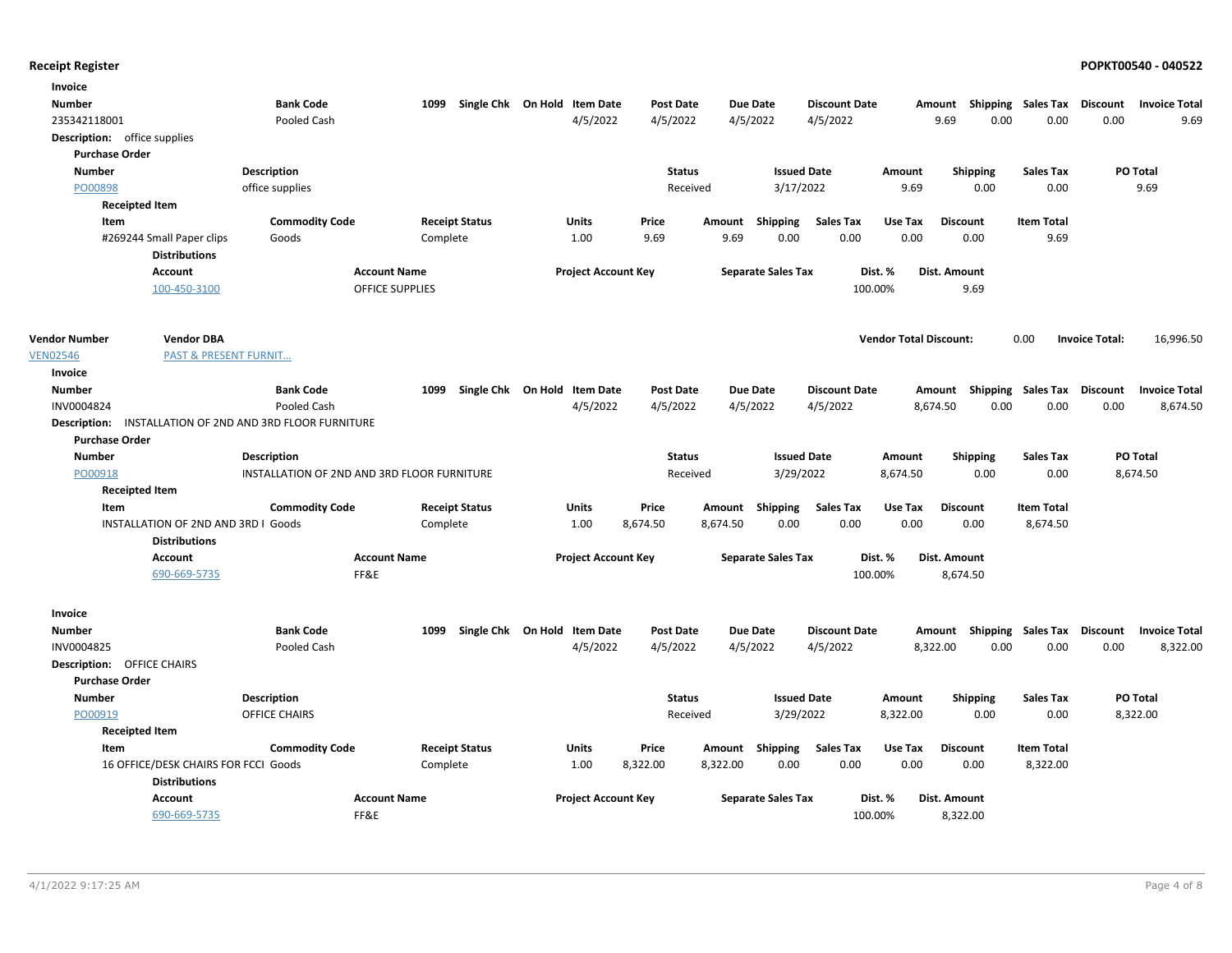| <b>Vendor Number</b>                    | <b>Vendor DBA</b>                |                            |                         |                                   |                              |                            |                  |        |                           |                      | <b>Vendor Total Discount:</b> |                           | 0.00              |       | <b>Invoice Total:</b> | 26.00                |
|-----------------------------------------|----------------------------------|----------------------------|-------------------------|-----------------------------------|------------------------------|----------------------------|------------------|--------|---------------------------|----------------------|-------------------------------|---------------------------|-------------------|-------|-----------------------|----------------------|
| 00826                                   | PERSONALIZED PRINTING            |                            |                         |                                   |                              |                            |                  |        |                           |                      |                               |                           |                   |       |                       |                      |
| Invoice                                 |                                  |                            |                         |                                   |                              |                            |                  |        |                           |                      |                               |                           |                   |       |                       |                      |
| <b>Number</b>                           |                                  | <b>Bank Code</b>           |                         | 1099 Single Chk On Hold Item Date |                              |                            | <b>Post Date</b> |        | <b>Due Date</b>           | <b>Discount Date</b> |                               | Amount Shipping Sales Tax |                   |       | Discount              | <b>Invoice Total</b> |
| 109585                                  |                                  | Pooled Cash                |                         |                                   |                              | 4/5/2022                   | 4/5/2022         |        | 4/5/2022                  | 4/5/2022             |                               | 26.00                     | 0.00              | 0.00  | 0.00                  | 26.00                |
| Description: Filed Stamp                |                                  |                            |                         |                                   |                              |                            |                  |        |                           |                      |                               |                           |                   |       |                       |                      |
| <b>Purchase Order</b>                   |                                  |                            |                         |                                   |                              |                            |                  |        |                           |                      |                               |                           |                   |       |                       |                      |
| <b>Number</b>                           |                                  | <b>Description</b>         |                         |                                   |                              |                            | <b>Status</b>    |        | <b>Issued Date</b>        |                      | Amount                        | <b>Shipping</b>           | <b>Sales Tax</b>  |       |                       | PO Total             |
| PO00907                                 |                                  | <b>Filed Stamp</b>         |                         |                                   |                              |                            | Received         |        | 3/23/2022                 |                      | 26.00                         | 0.00                      |                   | 0.00  |                       | 26.00                |
| <b>Receipted Item</b>                   |                                  |                            |                         |                                   |                              |                            |                  |        |                           |                      |                               |                           |                   |       |                       |                      |
| Item                                    |                                  | <b>Commodity Code</b>      |                         | <b>Receipt Status</b>             | <b>Units</b>                 |                            | Price            | Amount | Shipping                  | <b>Sales Tax</b>     | Use Tax                       | <b>Discount</b>           | <b>Item Total</b> |       |                       |                      |
| FILED Stamp                             |                                  | Goods                      |                         | Complete                          | 1.00                         |                            | 26.00            | 26.00  | 0.00                      | 0.00                 | 0.00                          | 0.00                      |                   | 26.00 |                       |                      |
|                                         | <b>Distributions</b>             |                            |                         |                                   |                              |                            |                  |        |                           |                      |                               |                           |                   |       |                       |                      |
|                                         | Account                          |                            | <b>Account Name</b>     |                                   |                              | <b>Project Account Key</b> |                  |        | <b>Separate Sales Tax</b> |                      | Dist. %                       | <b>Dist. Amount</b>       |                   |       |                       |                      |
|                                         | 100-456-4350                     |                            | PRINTING                |                                   |                              |                            |                  |        |                           |                      | 100.00%                       | 26.00                     |                   |       |                       |                      |
|                                         |                                  |                            |                         |                                   |                              |                            |                  |        |                           |                      |                               |                           |                   |       |                       |                      |
| <b>Vendor Number</b>                    | <b>Vendor DBA</b>                |                            |                         |                                   |                              |                            |                  |        |                           |                      | <b>Vendor Total Discount:</b> |                           | 0.00              |       | <b>Invoice Total:</b> | 321.79               |
| 00478                                   | <b>REINERT PAPER &amp; CHEMI</b> |                            |                         |                                   |                              |                            |                  |        |                           |                      |                               |                           |                   |       |                       |                      |
| Invoice                                 |                                  |                            |                         |                                   |                              |                            |                  |        |                           |                      |                               |                           |                   |       |                       |                      |
| <b>Number</b>                           |                                  | <b>Bank Code</b>           | 1099                    |                                   | Single Chk On Hold Item Date |                            | <b>Post Date</b> |        | <b>Due Date</b>           | <b>Discount Date</b> |                               | Amount Shipping Sales Tax |                   |       | Discount              | <b>Invoice Total</b> |
| 437157                                  |                                  | Pooled Cash                |                         |                                   |                              | 4/5/2022                   | 4/5/2022         |        | 4/5/2022                  | 4/5/2022             |                               | 114.04                    | 0.00              | 0.00  | 0.00                  | 114.04               |
| <b>Description:</b> JANITORIAL SUPPLIES |                                  |                            |                         |                                   |                              |                            |                  |        |                           |                      |                               |                           |                   |       |                       |                      |
| <b>Purchase Order</b>                   |                                  |                            |                         |                                   |                              |                            |                  |        |                           |                      |                               |                           |                   |       |                       |                      |
| <b>Number</b>                           |                                  | <b>Description</b>         |                         |                                   |                              |                            | <b>Status</b>    |        | <b>Issued Date</b>        |                      | Amount                        | <b>Shipping</b>           | <b>Sales Tax</b>  |       |                       | PO Total             |
| PO00911                                 |                                  | <b>JANITORIAL SUPPLIES</b> |                         |                                   |                              |                            | Received         |        | 3/24/2022                 |                      | 114.04                        | 0.00                      |                   | 0.00  |                       | 114.04               |
|                                         |                                  |                            |                         |                                   |                              |                            |                  |        |                           |                      |                               |                           |                   |       |                       |                      |
| <b>Receipted Item</b>                   |                                  |                            |                         |                                   |                              |                            |                  |        |                           |                      |                               |                           |                   |       |                       |                      |
| Item                                    |                                  | <b>Commodity Code</b>      |                         | <b>Receipt Status</b>             | Units                        |                            | Price            |        | Amount Shipping           | <b>Sales Tax</b>     | Use Tax                       | <b>Discount</b>           | <b>Item Total</b> |       |                       |                      |
| Jumbo Roll Tissue                       |                                  | Goods                      |                         | Complete                          | 1.00                         |                            | 30.39            | 30.39  | 0.00                      | 0.00                 | 0.00                          | 0.00                      |                   | 30.39 |                       |                      |
|                                         | <b>Distributions</b>             |                            |                         |                                   |                              |                            |                  |        |                           |                      |                               |                           |                   |       |                       |                      |
|                                         | Account                          |                            | <b>Account Name</b>     |                                   |                              | <b>Project Account Key</b> |                  |        | <b>Separate Sales Tax</b> |                      | Dist. %                       | Dist. Amount              |                   |       |                       |                      |
|                                         | 413-413-3320                     |                            | <b>JANITOR SUPPLIES</b> |                                   |                              |                            |                  |        |                           |                      | 100.00%                       | 30.39                     |                   |       |                       |                      |
| <b>Receipted Item</b>                   |                                  |                            |                         |                                   |                              |                            |                  |        |                           |                      |                               |                           |                   |       |                       |                      |
| Item                                    |                                  | <b>Commodity Code</b>      |                         | <b>Receipt Status</b>             | Units                        |                            | Price            |        | Amount Shipping           | <b>Sales Tax</b>     | Use Tax                       | <b>Discount</b>           | <b>Item Total</b> |       |                       |                      |
| <b>Multi Fold Towels</b>                |                                  | Goods                      |                         | Complete                          | 1.00                         |                            | 24.63            | 24.63  | 0.00                      | 0.00                 | 0.00                          | 0.00                      |                   | 24.63 |                       |                      |
|                                         | <b>Distributions</b>             |                            |                         |                                   |                              |                            |                  |        |                           |                      |                               |                           |                   |       |                       |                      |
|                                         | <b>Account</b>                   |                            | <b>Account Name</b>     |                                   |                              | <b>Project Account Key</b> |                  |        | <b>Separate Sales Tax</b> |                      | Dist. %                       | Dist. Amount              |                   |       |                       |                      |
|                                         | 413-413-3320                     |                            | <b>JANITOR SUPPLIES</b> |                                   |                              |                            |                  |        |                           |                      | 100.00%                       | 24.63                     |                   |       |                       |                      |
| <b>Receipted Item</b>                   |                                  |                            |                         |                                   |                              |                            |                  |        |                           |                      |                               |                           |                   |       |                       |                      |
| Item                                    |                                  | <b>Commodity Code</b>      |                         | <b>Receipt Status</b>             | Units                        |                            | Price            |        | Amount Shipping           | <b>Sales Tax</b>     | Use Tax                       | <b>Discount</b>           | <b>Item Total</b> |       |                       |                      |
| <b>Trash Bags</b>                       |                                  | Goods                      |                         | Complete                          | 2.00                         |                            | 29.51            | 59.02  | 0.00                      | 0.00                 | 0.00                          | 0.00                      |                   | 59.02 |                       |                      |
|                                         | <b>Distributions</b>             |                            |                         |                                   |                              |                            |                  |        |                           |                      |                               |                           |                   |       |                       |                      |
|                                         | Account                          |                            | <b>Account Name</b>     |                                   |                              | <b>Project Account Key</b> |                  |        | <b>Separate Sales Tax</b> |                      | Dist. %                       | Dist. Amount              |                   |       |                       |                      |
|                                         | 413-413-3320                     |                            | <b>JANITOR SUPPLIES</b> |                                   |                              |                            |                  |        |                           |                      | 100.00%                       | 59.02                     |                   |       |                       |                      |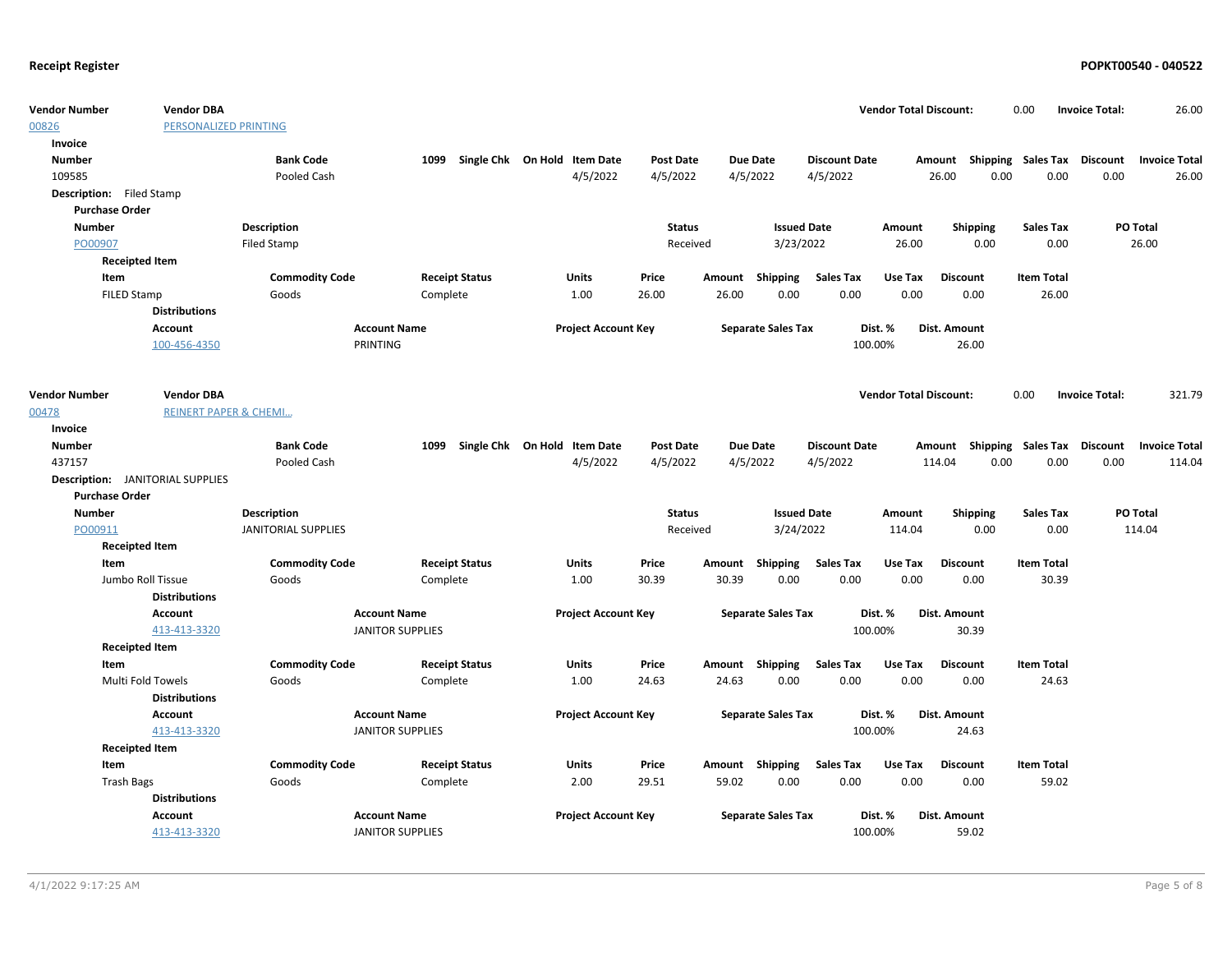| Invoice                          |                            |                            |                         |                       |                              |                  |        |                           |                      |                               |                     |      |                                    |                       |                      |
|----------------------------------|----------------------------|----------------------------|-------------------------|-----------------------|------------------------------|------------------|--------|---------------------------|----------------------|-------------------------------|---------------------|------|------------------------------------|-----------------------|----------------------|
| <b>Number</b>                    |                            | <b>Bank Code</b>           | 1099                    |                       | Single Chk On Hold Item Date | <b>Post Date</b> |        | Due Date                  | <b>Discount Date</b> |                               |                     |      | Amount Shipping Sales Tax          | Discount              | <b>Invoice Total</b> |
| 438263                           |                            | Pooled Cash                |                         |                       | 4/5/2022                     | 4/5/2022         |        | 4/5/2022                  | 4/5/2022             |                               | 207.75              | 0.00 | 0.00                               | 0.00                  | 207.75               |
| Description: TRASH BAGS          |                            |                            |                         |                       |                              |                  |        |                           |                      |                               |                     |      |                                    |                       |                      |
| <b>Purchase Order</b>            |                            |                            |                         |                       |                              |                  |        |                           |                      |                               |                     |      |                                    |                       |                      |
| <b>Number</b>                    |                            | Description                |                         |                       |                              | <b>Status</b>    |        | <b>Issued Date</b>        |                      | Amount                        | <b>Shipping</b>     |      | <b>Sales Tax</b>                   |                       | PO Total             |
| PO00915                          |                            | <b>JANITORIAL SUPPLIES</b> |                         |                       |                              | Received         |        | 3/28/2022                 |                      | 178.18                        |                     | 0.00 | 0.00                               |                       | 178.18               |
|                                  | <b>Receipted Item</b>      |                            |                         |                       |                              |                  |        |                           |                      |                               |                     |      |                                    |                       |                      |
| Item                             |                            | <b>Commodity Code</b>      |                         | <b>Receipt Status</b> | <b>Units</b>                 | Price            |        | Amount Shipping           | <b>Sales Tax</b>     | Use Tax                       | <b>Discount</b>     |      | <b>Item Total</b>                  |                       |                      |
|                                  | <b>BROWN ROLL TOWELS</b>   | Goods                      | Complete                |                       | 3.00                         | 38.62            | 115.86 | 0.00                      | 0.00                 | 0.00                          | 0.00                |      | 115.86                             |                       |                      |
|                                  | <b>Distributions</b>       |                            |                         |                       |                              |                  |        |                           |                      |                               |                     |      |                                    |                       |                      |
|                                  | <b>Account</b>             |                            | <b>Account Name</b>     |                       | <b>Project Account Key</b>   |                  |        | <b>Separate Sales Tax</b> |                      | Dist. %                       | <b>Dist. Amount</b> |      |                                    |                       |                      |
|                                  | 413-413-3320               |                            | <b>JANITOR SUPPLIES</b> |                       |                              |                  |        |                           |                      | 100.00%                       | 115.86              |      |                                    |                       |                      |
| <b>Receipted Item</b>            |                            |                            |                         |                       |                              |                  |        |                           |                      |                               |                     |      |                                    |                       |                      |
| Item                             |                            | <b>Commodity Code</b>      |                         | <b>Receipt Status</b> | Units                        | Price            |        | Amount Shipping           | <b>Sales Tax</b>     | Use Tax                       | <b>Discount</b>     |      | <b>Item Total</b>                  |                       |                      |
| <b>ROLL TOWELS</b>               |                            | Goods                      | Complete                |                       | 1.00                         | 28.66            | 28.66  | 0.00                      | 0.00                 | 0.00                          | 0.00                |      | 28.66                              |                       |                      |
|                                  | <b>Distributions</b>       |                            |                         |                       |                              |                  |        |                           |                      |                               |                     |      |                                    |                       |                      |
|                                  | <b>Account</b>             |                            | <b>Account Name</b>     |                       | <b>Project Account Key</b>   |                  |        | <b>Separate Sales Tax</b> |                      | Dist. %                       | Dist. Amount        |      |                                    |                       |                      |
|                                  | 413-413-3320               |                            | <b>JANITOR SUPPLIES</b> |                       |                              |                  |        |                           |                      | 100.00%                       | 28.66               |      |                                    |                       |                      |
| <b>Receipted Item</b>            |                            |                            |                         |                       |                              |                  |        |                           |                      |                               |                     |      |                                    |                       |                      |
| Item                             |                            | <b>Commodity Code</b>      |                         | <b>Receipt Status</b> | <b>Units</b>                 | Price            |        | Amount Shipping           | <b>Sales Tax</b>     | Use Tax                       | <b>Discount</b>     |      | <b>Item Total</b>                  |                       |                      |
| <b>TRASH BAGS</b>                |                            | Goods                      | Complete                |                       | 1.00                         | 33.66            | 33.66  | 0.00                      | 0.00                 | 0.00                          | 0.00                |      | 33.66                              |                       |                      |
|                                  | <b>Distributions</b>       |                            |                         |                       |                              |                  |        |                           |                      |                               |                     |      |                                    |                       |                      |
|                                  | <b>Account</b>             |                            | <b>Account Name</b>     |                       | <b>Project Account Key</b>   |                  |        | <b>Separate Sales Tax</b> |                      | Dist. %                       | Dist. Amount        |      |                                    |                       |                      |
|                                  | 413-413-3320               |                            | <b>JANITOR SUPPLIES</b> |                       |                              |                  |        |                           |                      | 100.00%                       | 33.66               |      |                                    |                       |                      |
| <b>Purchase Order</b>            |                            |                            |                         |                       |                              |                  |        |                           |                      |                               |                     |      |                                    |                       |                      |
| <b>Number</b>                    |                            | Description                |                         |                       |                              | <b>Status</b>    |        | <b>Issued Date</b>        |                      | Amount                        | Shipping            |      | <b>Sales Tax</b>                   |                       | PO Total             |
| PO00914                          |                            | <b>TRASH BAGS</b>          |                         |                       |                              | Received         |        | 3/28/2022                 |                      | 29.57                         |                     | 0.00 | 0.00                               |                       | 29.57                |
| <b>Receipted Item</b>            |                            |                            |                         |                       |                              |                  |        |                           |                      |                               |                     |      |                                    |                       |                      |
| Item                             |                            | <b>Commodity Code</b>      |                         | <b>Receipt Status</b> | <b>Units</b>                 | Price            |        | Amount Shipping           | <b>Sales Tax</b>     | Use Tax                       | <b>Discount</b>     |      | <b>Item Total</b>                  |                       |                      |
|                                  | TRASH BAGS FOR LAKE FANNIN | Goods                      | Complete                |                       | 1.00                         | 29.57            | 29.57  | 0.00                      | 0.00                 | 0.00                          | 0.00                |      | 29.57                              |                       |                      |
|                                  | <b>Distributions</b>       |                            |                         |                       |                              |                  |        |                           |                      |                               |                     |      |                                    |                       |                      |
|                                  | Account                    |                            | <b>Account Name</b>     |                       | <b>Project Account Key</b>   |                  |        | <b>Separate Sales Tax</b> |                      | Dist. %                       | Dist. Amount        |      |                                    |                       |                      |
|                                  | 850-520-4500               |                            | <b>R&amp;M BUILDING</b> |                       |                              |                  |        |                           |                      | 100.00%                       | 29.57               |      |                                    |                       |                      |
|                                  |                            |                            |                         |                       |                              |                  |        |                           |                      |                               |                     |      |                                    |                       |                      |
| <b>Vendor Number</b>             | <b>Vendor DBA</b>          |                            |                         |                       |                              |                  |        |                           |                      | <b>Vendor Total Discount:</b> |                     |      | 0.00                               | <b>Invoice Total:</b> | 731.00               |
| 00085                            | SHIPMAN COMMUNICAT         |                            |                         |                       |                              |                  |        |                           |                      |                               |                     |      |                                    |                       |                      |
| Invoice                          |                            |                            |                         |                       |                              |                  |        |                           |                      |                               |                     |      |                                    |                       |                      |
| <b>Number</b>                    |                            | <b>Bank Code</b>           | 1099                    |                       | Single Chk On Hold Item Date | <b>Post Date</b> |        | <b>Due Date</b>           | <b>Discount Date</b> |                               |                     |      | Amount Shipping Sales Tax Discount |                       | <b>Invoice Total</b> |
| 75020                            |                            | Pooled Cash                |                         |                       | 4/5/2022                     | 4/5/2022         |        | 4/5/2022                  | 4/5/2022             |                               | 311.00              | 0.00 | 0.00                               | 0.00                  | 311.00               |
| <b>Description:</b> radio repair |                            |                            |                         |                       |                              |                  |        |                           |                      |                               |                     |      |                                    |                       |                      |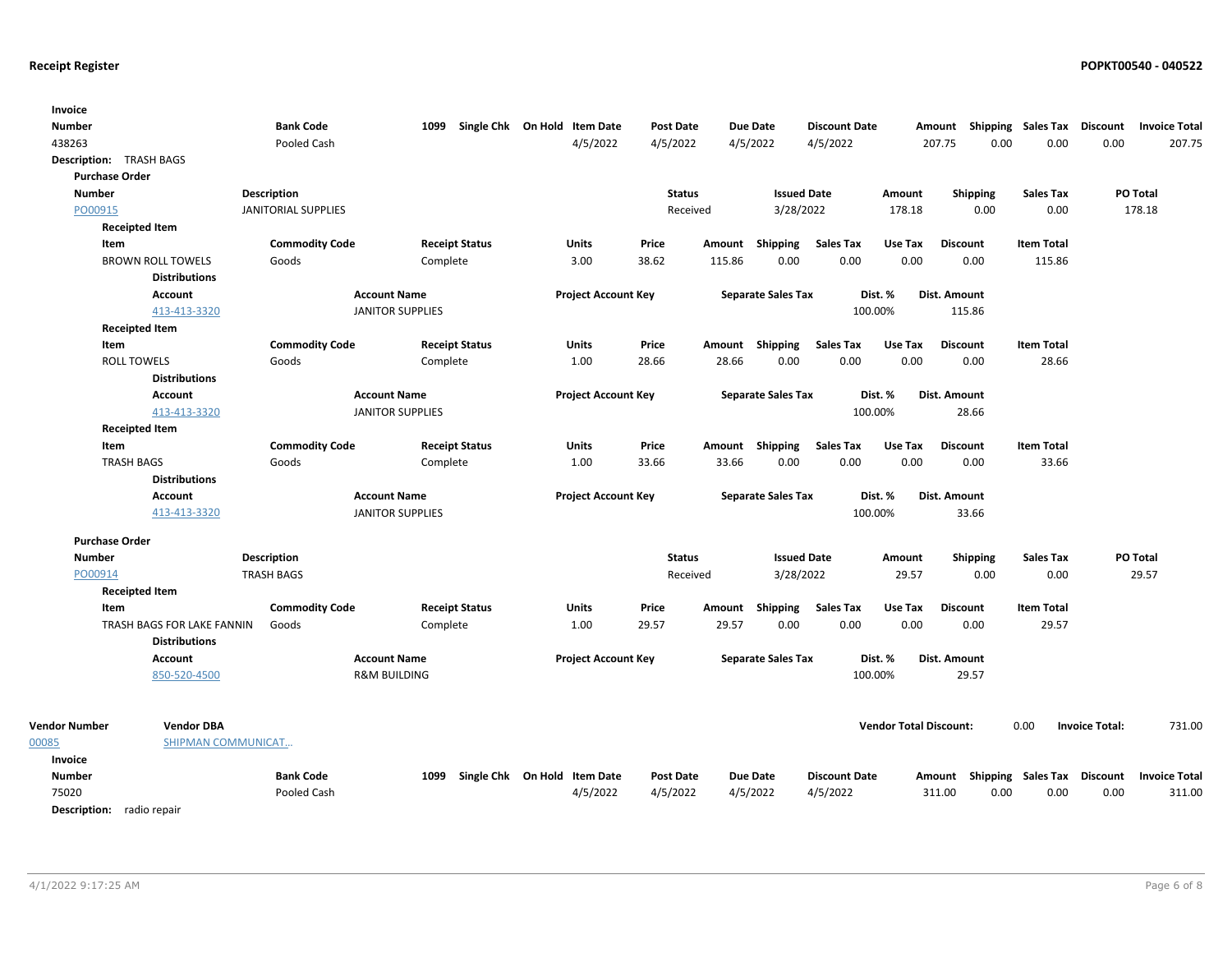| <b>Purchase Order</b>         |                                    |                                |                     |                                   |                              |                  |                |                           |                      |                 |                           |                   |                                  |
|-------------------------------|------------------------------------|--------------------------------|---------------------|-----------------------------------|------------------------------|------------------|----------------|---------------------------|----------------------|-----------------|---------------------------|-------------------|----------------------------------|
| <b>Number</b>                 |                                    | Description                    |                     |                                   |                              | <b>Status</b>    |                | <b>Issued Date</b>        |                      | Amount          | <b>Shipping</b>           | <b>Sales Tax</b>  | PO Total                         |
| PO00912                       |                                    | radio repair                   |                     |                                   |                              | Received         |                | 3/25/2022                 |                      | 311.00          | 0.00                      | 0.00              | 311.00                           |
| <b>Receipted Item</b>         |                                    |                                |                     |                                   |                              |                  |                |                           |                      |                 |                           |                   |                                  |
| Item                          |                                    | <b>Commodity Code</b>          |                     | <b>Receipt Status</b>             | Units                        | Price            |                | Amount Shipping           | <b>Sales Tax</b>     | Use Tax         | <b>Discount</b>           | <b>Item Total</b> |                                  |
|                               | KRA26M Kenwood VHF Antenna         | Goods                          |                     | Complete                          | 6.00                         | 14.00            | 84.00          | 0.00                      | 0.00                 | 0.00            | 0.00                      | 84.00             |                                  |
|                               | <b>Distributions</b>               |                                |                     |                                   |                              |                  |                |                           |                      |                 |                           |                   |                                  |
|                               | Account                            |                                | <b>Account Name</b> |                                   | <b>Project Account Key</b>   |                  |                | <b>Separate Sales Tax</b> |                      | Dist. %         | Dist. Amount              |                   |                                  |
|                               | 100-560-4220                       |                                | R & M RADIO         |                                   |                              |                  |                |                           |                      | 100.00%         | 84.00                     |                   |                                  |
| <b>Receipted Item</b>         |                                    |                                |                     |                                   |                              |                  |                |                           |                      |                 |                           |                   |                                  |
| Item                          |                                    | <b>Commodity Code</b>          |                     | <b>Receipt Status</b>             | <b>Units</b>                 | Price            |                | Amount Shipping           | <b>Sales Tax</b>     | Use Tax         | <b>Discount</b>           | <b>Item Total</b> |                                  |
|                               | KSC32 Kenwood RPD Charger          | Goods                          |                     | Complete                          | 3.00                         | 69.00            | 207.00         | 0.00                      | 0.00                 | 0.00            | 0.00                      | 207.00            |                                  |
|                               | <b>Distributions</b>               |                                |                     |                                   |                              |                  |                |                           |                      |                 |                           |                   |                                  |
|                               | <b>Account</b>                     |                                | <b>Account Name</b> |                                   | <b>Project Account Key</b>   |                  |                | <b>Separate Sales Tax</b> |                      | Dist. %         | Dist. Amount              |                   |                                  |
|                               | 100-560-4220                       |                                | R & M RADIO         |                                   |                              |                  |                |                           |                      | 100.00%         | 207.00                    |                   |                                  |
| <b>Receipted Item</b>         |                                    |                                |                     |                                   |                              |                  |                |                           | <b>Sales Tax</b>     |                 |                           | <b>Item Total</b> |                                  |
| Item                          |                                    | <b>Commodity Code</b><br>Goods |                     | <b>Receipt Status</b><br>Complete | Units<br>1.00                | Price<br>20.00   | 20.00          | Amount Shipping<br>0.00   | 0.00                 | Use Tax<br>0.00 | <b>Discount</b><br>0.00   | 20.00             |                                  |
| shipping                      | <b>Distributions</b>               |                                |                     |                                   |                              |                  |                |                           |                      |                 |                           |                   |                                  |
|                               | Account                            |                                | <b>Account Name</b> |                                   | <b>Project Account Key</b>   |                  |                | <b>Separate Sales Tax</b> |                      | Dist. %         | Dist. Amount              |                   |                                  |
|                               | 100-560-4220                       |                                | R & M RADIO         |                                   |                              |                  |                |                           |                      | 100.00%         | 20.00                     |                   |                                  |
|                               |                                    |                                |                     |                                   |                              |                  |                |                           |                      |                 |                           |                   |                                  |
| Invoice                       |                                    |                                |                     |                                   |                              |                  |                |                           |                      |                 |                           |                   |                                  |
| <b>Number</b>                 |                                    | <b>Bank Code</b>               | 1099                |                                   | Single Chk On Hold Item Date | <b>Post Date</b> |                | <b>Due Date</b>           | <b>Discount Date</b> |                 | Amount Shipping Sales Tax |                   | Discount<br><b>Invoice Total</b> |
| 75211                         |                                    | Pooled Cash                    |                     |                                   | 4/5/2022                     | 4/5/2022         |                | 4/5/2022                  | 4/5/2022             |                 | 420.00<br>0.00            | 0.00              | 0.00<br>420.00                   |
| Description: radio repair     |                                    |                                |                     |                                   |                              |                  |                |                           |                      |                 |                           |                   |                                  |
| <b>Purchase Order</b>         |                                    |                                |                     |                                   |                              |                  |                |                           |                      |                 |                           |                   |                                  |
| <b>Number</b>                 |                                    | Description                    |                     |                                   |                              | <b>Status</b>    |                | <b>Issued Date</b>        |                      | Amount          | Shipping                  | <b>Sales Tax</b>  | PO Total                         |
| PO00912                       |                                    | radio repair                   |                     |                                   |                              | Received         |                | 3/25/2022                 |                      | 420.00          | 0.00                      | 0.00              | 420.00                           |
| <b>Receipted Item</b><br>Item |                                    | <b>Commodity Code</b>          |                     | <b>Receipt Status</b>             | Units                        | Price            |                | Amount Shipping           | <b>Sales Tax</b>     | Use Tax         | <b>Discount</b>           | <b>Item Total</b> |                                  |
|                               | NTN9858C impress NIMH 2100m; Goods |                                |                     | Complete                          | 4.00                         | 105.00           | 420.00         | 0.00                      | 0.00                 | 0.00            | 0.00                      | 420.00            |                                  |
|                               | <b>Distributions</b>               |                                |                     |                                   |                              |                  |                |                           |                      |                 |                           |                   |                                  |
|                               | Account                            |                                | <b>Account Name</b> |                                   | <b>Project Account Key</b>   |                  |                | <b>Separate Sales Tax</b> |                      | Dist. %         | Dist. Amount              |                   |                                  |
|                               | 100-560-4220                       |                                | R & M RADIO         |                                   |                              |                  |                |                           |                      | 100.00%         | 420.00                    |                   |                                  |
|                               |                                    |                                |                     |                                   |                              |                  |                |                           |                      |                 |                           |                   |                                  |
| <b>Packet Totals</b>          |                                    |                                |                     |                                   |                              |                  |                |                           |                      |                 |                           |                   |                                  |
| Vendors: 6                    | Invoices: 12                       | Purchase Orders: 14            |                     |                                   | Amount: 18,759.13            |                  | Shipping: 0.00 |                           | Tax: 0.00            |                 | Discount: 0.00            |                   | <b>Total Amount: 18,759.13</b>   |